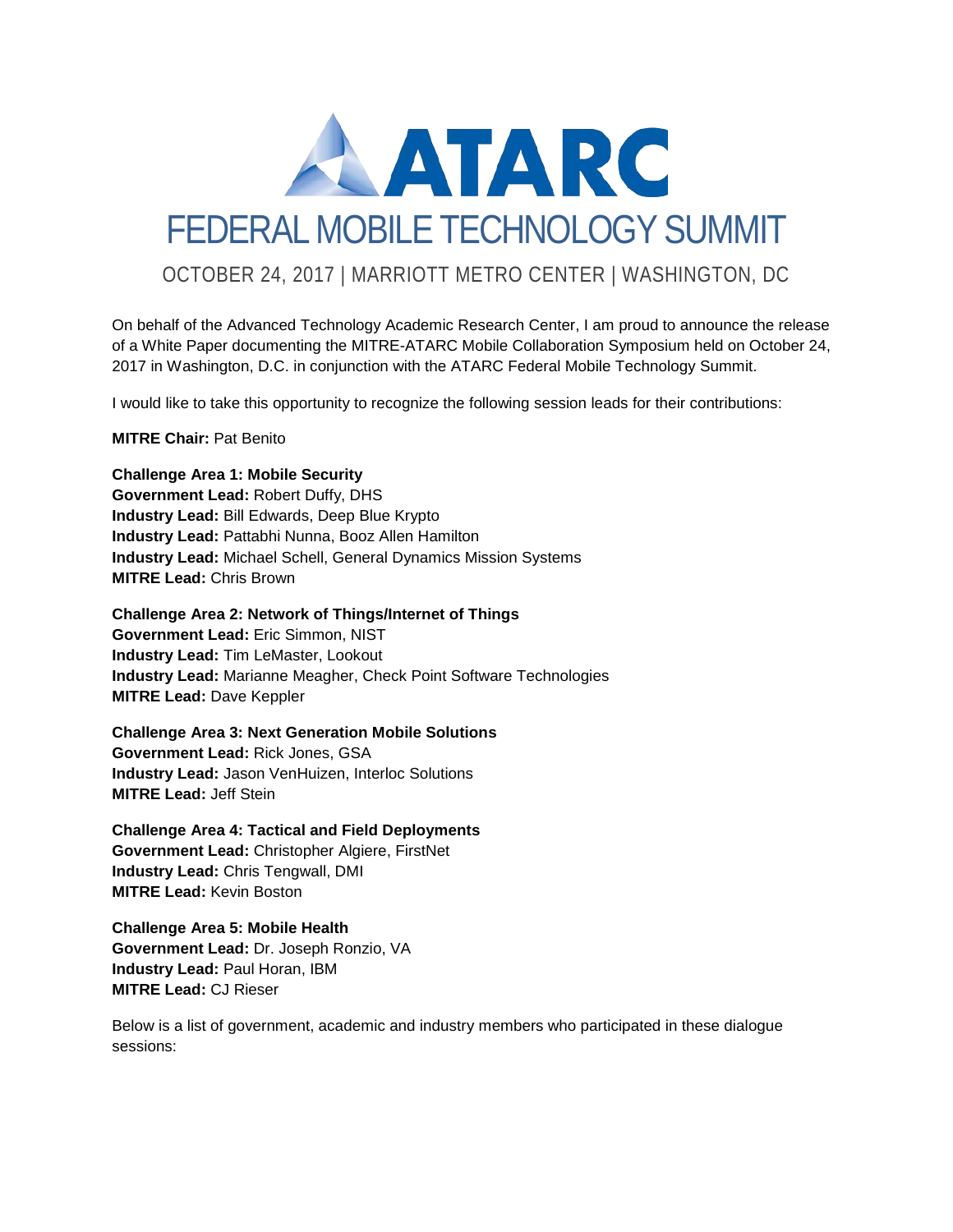#### **Challenge Area 1: Mobile Security**

Rob Anderson, IBM; Stephen Booher, Booz Allen Hamilton; Kevin Curran, General Dynamics Mission Systems; TK Eppley, Koolspan; Guy Francois, DoD-VA IPO; Kenneth Kiesel, DISA; Ahbi Maras, Brocade; Michael McNeal, U.S. Army; Doug Pruss, DHS CBP; Olga Quiles, NASA; Jon Rolf, NSA; Steve Rossero, DoD; Thanh Tong, U.S. Navy

#### **Challenge Area 2: Network of Things/Internet of Things**

Alex Cherian, IBM MaaS360; John Cuddehe, Lookout; Wendy Fairfield, SurePassID; Deborah Griffin, NASA; David Herschel, DoD; Gema Howell, NIST; Scot Kight, Check Point Software Technologies; Chien-Chih Lin, VA; Cori Parker, USMC; Penny Pastiva, DHS; Terri Phillips, MITRE; Heideh Shadmand, DoD-VA IPO

#### **Challenge Area 3: Next Generation Mobile Solutions**

Darlene Brooks, DOJ; Rosie Byrd, FDIC; RT Carter, Leidos; Joe Dachuk, SurePassID; Chaudhry Iqbal, EXIM; Aris Lambropoulos, Booz Allen Hamilton; Xiaoyang Lee, DHS; Jason Miller, CTTSO; Tony Moncada, eSignLive; Pramod Nair, GSA; Narendra Rao, GSA; Dennis Nelson, DLA; Sarada Ponnapoalli, USPS; Christopher Randolph, DHS; Suro Sen, GSA; Bernard Sheris, State; Colleen Smithner, USPS; Angela Thornton, DOJ; Darryl Trent, TSWG

#### **Challenge Area 4: Tactical and Field Deployments**

John Broderick, BLM; Lance Brown, FAA; Mark Crane, USDA APHIS; Matt Dosmann, Cog Systems; Christopher Dudek, DoD-VA IPO; Brian Farrell, FBI; Tom Merkle, DHS; Kathy Montgomery, immixGroup; Karl Rauscher, CloudMinds Technologies; Mike Ross, DoD-VA IPO; Ian Schmertzler, Dispel; Chris Tengwell, DMI; Brian Wright, Brocade; Alexandra Yang, CloudMinds Technologies

#### **Challenge Area 5: Mobile Health**

Gretchen Gallagher, Interloc Solutions; John Griffith, MITRE; Greg Pappas, FDA; Ashleigh Simon, USUHS; Joe Tavares, IBM

Thank you to everyone who contributed to the MITRE-ATARC Mobile Collaboration Symposium. Without your knowledge and insight, this White Paper would not be possible.

Sincerely,

Searge Thras Ander

Tom Suder President, Advanced Technology Academic Research Center (ATARC) Host organization of the ATARC Federal Mobile Technology Summit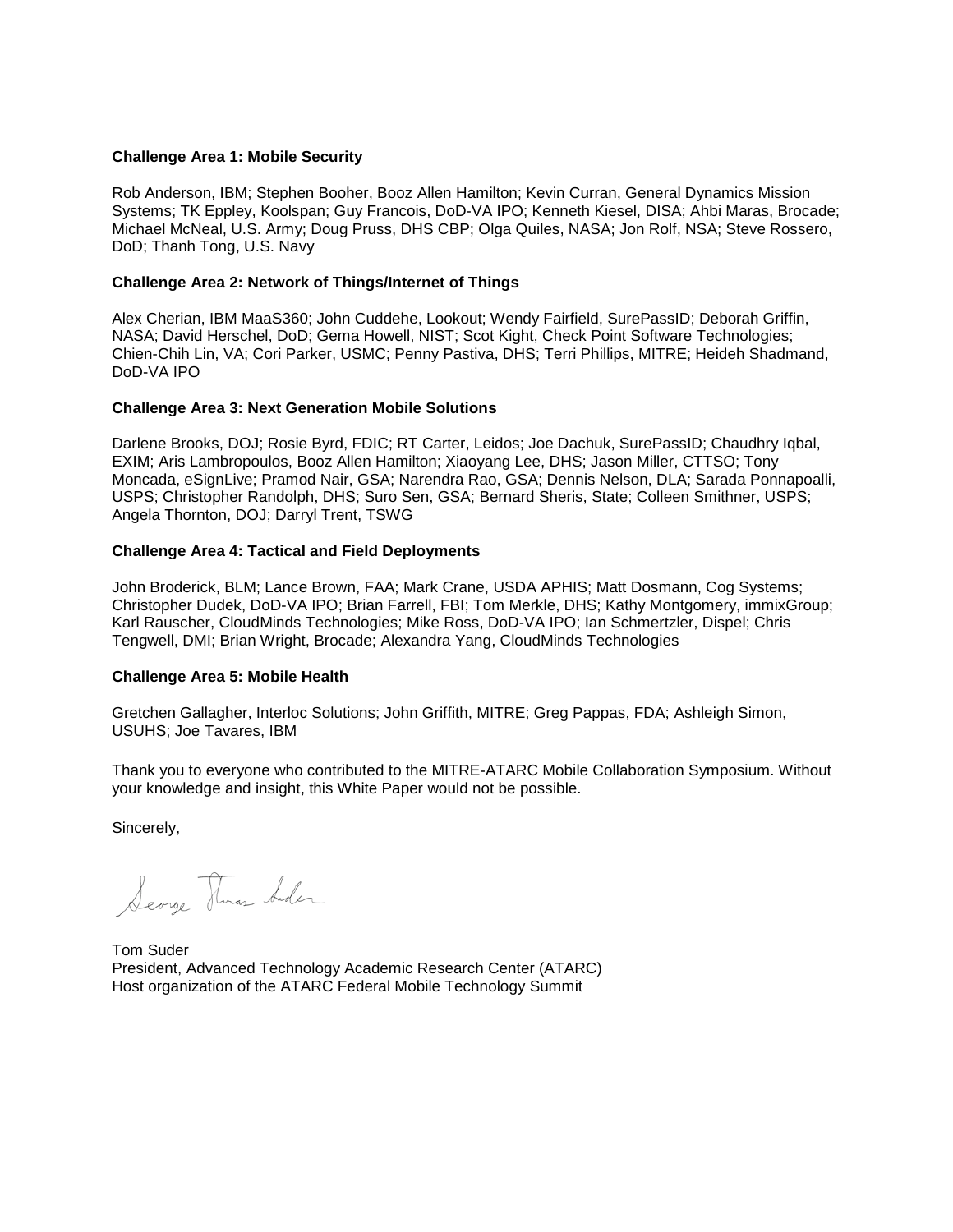FEDERAL SUMMITS

# **OCTOBER 2017 FEDERAL MOBILE TECHNOLOGY SUMMIT REPORT**<sup>∗</sup>

March 13, 2018

Collin McRae, Patrick Benito, Chris Brown, Dave Keppler, Jeff Stein, Kevin Boston, CJ Rieser, Justin F. Brunelle *The MITRE Corporation*

> Tim Harvey and Tom Suder *The Advanced Technology Academic Research Center*

<sup>∗</sup>APPROVED FOR PUBLIC RELEASE; DISTRIBUTION UNLIMITED. CASE NUMBER 17-3231-05. **©2018 THE MITRE CORPORATION. ALL RIGHTS RESERVED.**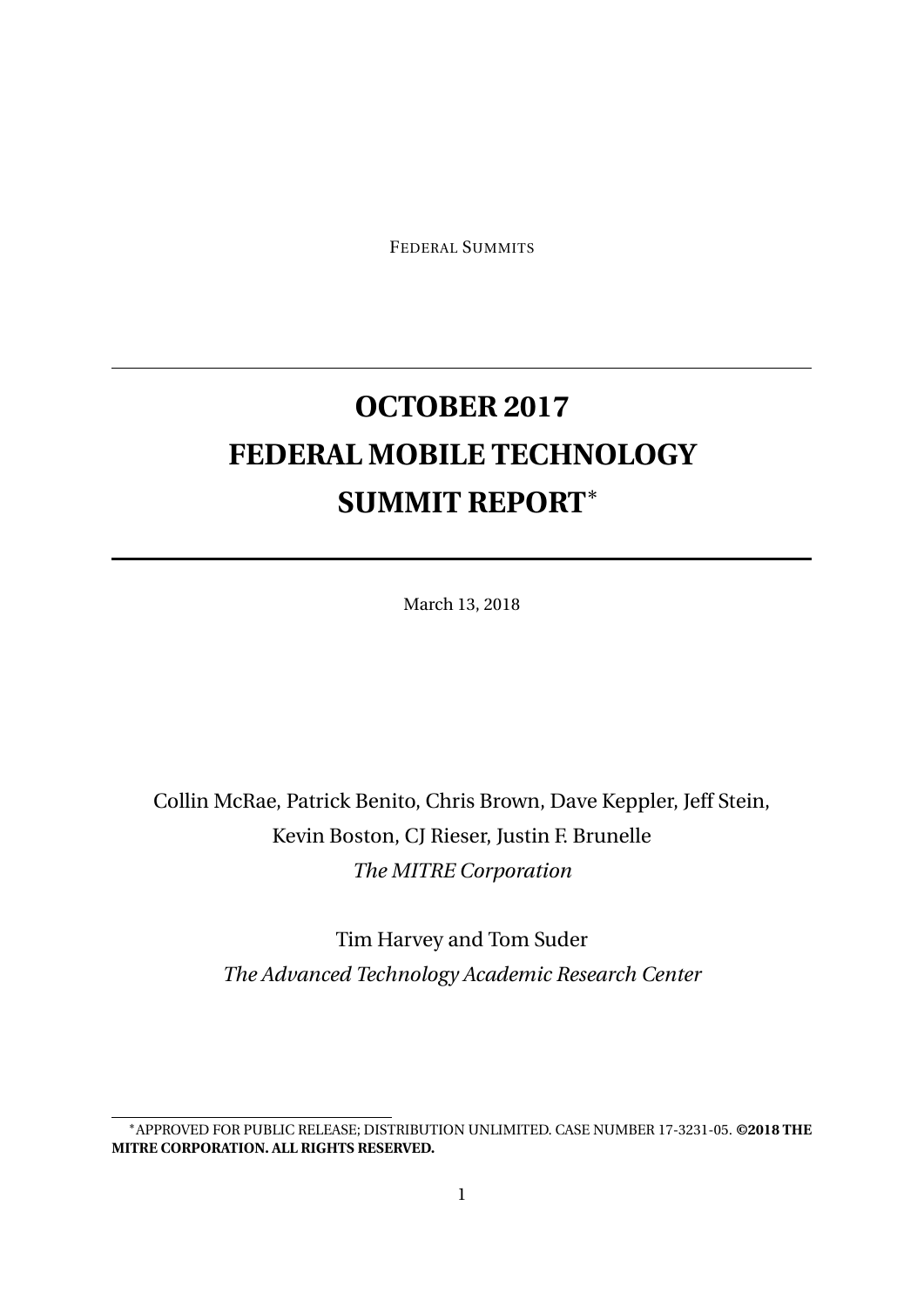## **Contents**

|                          |     | 1 Abstract |                                                  | 3         |  |  |  |  |  |
|--------------------------|-----|------------|--------------------------------------------------|-----------|--|--|--|--|--|
| 2<br><b>Introduction</b> |     |            |                                                  |           |  |  |  |  |  |
| 3                        |     |            | <b>Collaboration Session Overview</b>            | 5         |  |  |  |  |  |
|                          | 3.1 |            | Modern Mobile Security in the Federal Government | 6         |  |  |  |  |  |
|                          |     | 3.1.1      |                                                  | 6         |  |  |  |  |  |
|                          |     | 3.1.2      |                                                  | 6         |  |  |  |  |  |
|                          |     | 3.1.3      |                                                  | 7         |  |  |  |  |  |
|                          | 3.2 |            |                                                  | 7         |  |  |  |  |  |
|                          |     | 3.2.1      |                                                  | 7         |  |  |  |  |  |
|                          |     | 3.2.2      |                                                  | 8         |  |  |  |  |  |
|                          |     | 3.2.3      |                                                  | 10        |  |  |  |  |  |
|                          | 3.3 |            |                                                  |           |  |  |  |  |  |
|                          |     | 3.3.1      |                                                  | <b>10</b> |  |  |  |  |  |
|                          |     | 3.3.2      |                                                  | 10        |  |  |  |  |  |
|                          |     | 3.3.3      |                                                  | 12        |  |  |  |  |  |
|                          | 3.4 |            |                                                  | 12        |  |  |  |  |  |
|                          |     | 3.4.1      |                                                  | 12        |  |  |  |  |  |
|                          |     | 3.4.2      |                                                  | 12        |  |  |  |  |  |
|                          |     | 3.4.3      |                                                  | 14        |  |  |  |  |  |
|                          | 3.5 |            |                                                  | 14        |  |  |  |  |  |
|                          |     | 3.5.1      |                                                  | 14        |  |  |  |  |  |
|                          |     | 3.5.2      |                                                  | 15        |  |  |  |  |  |
|                          |     | 3.5.3      |                                                  | -17       |  |  |  |  |  |
| 4                        |     |            | <b>Conclusions and Summit Recommendations</b>    | 18        |  |  |  |  |  |
| <b>Acknowledgments</b>   |     |            |                                                  |           |  |  |  |  |  |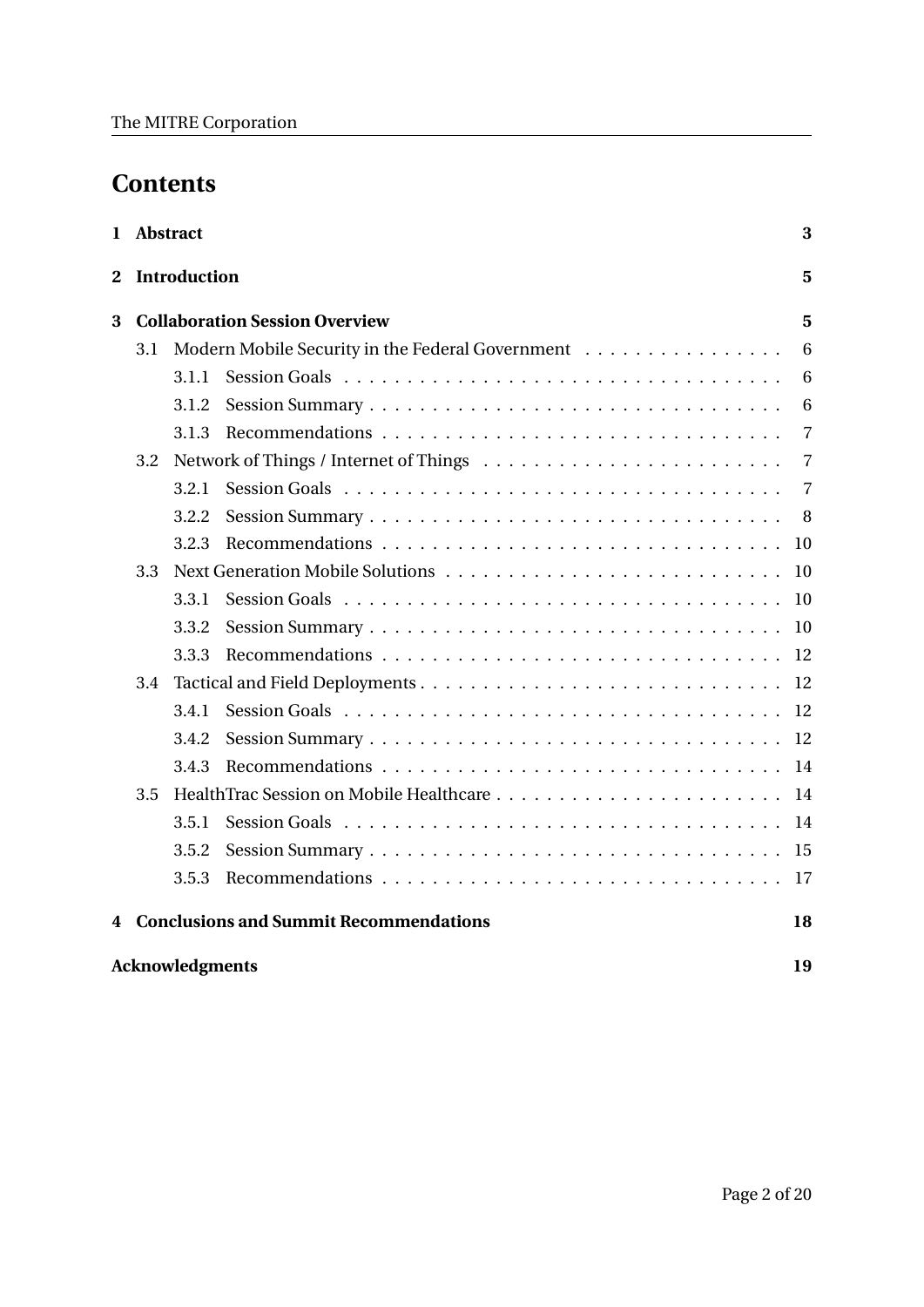## **1 ABSTRACT**

The Federal Mobile Computing Summit includes a set of MITRE-Advanced Technology Academic Research Center (ATARC) led Collaboration Sessions that afforded industry, government, academic, and Federally Funded Research and Development Center (FFRDC) representatives an opportunity to collaborate, and discuss prominent challenge areas in mobility. In some cases, potential solutions for key challenge areas were identified by session participants. The discussions were government focused with the objective of refining gaps, and identifying features of potential solutions or frameworks.

Participants representing government, industry, and academia addressed five challenge areas in federal mobile computing:

- 1. Mobile Security in the Federal Government,
- 2. Network of Things / Internet of Things,
- 3. Next Generation Mobile Solutions,
- 4. Tactical and Field Deployments, and
- 5. the HealthTrac session on Mobile Healthcare.

This white paper summarizes the discussions in the collaboration sessions. Drawing from these discussions, MITRE and ATARC developed this paper presents actionable recommendations for the government, academia, and industry.

#### *Establish faster device validation policies*

Government agency mobile device policies should be updated to take two years, as current validation policies with longer timescales inhibit the adoption of new technologies. This policy should be enacted alongside the creation of agency specific mobile security strategy to enable faster and safe adoption of new technologies.

In addition, new policies will allow for the government to leverage existing private sector technologies to enable further granularity over mobile device permission control. This will directly aid existing efforts and will facilitate better integration of new technologies.

#### *Establish a requirements-first approach to Internet of Things Devices*

Internet of Things (IoT) devices quickly iterate, and vendors are often more focused improving specific technologies rather than security implementations. Approaching IoT devices with an understanding of the security concerns at the time of acquisition will allow for security holes to be filled using existing technologies, as well as guide vendors towards more secure devices.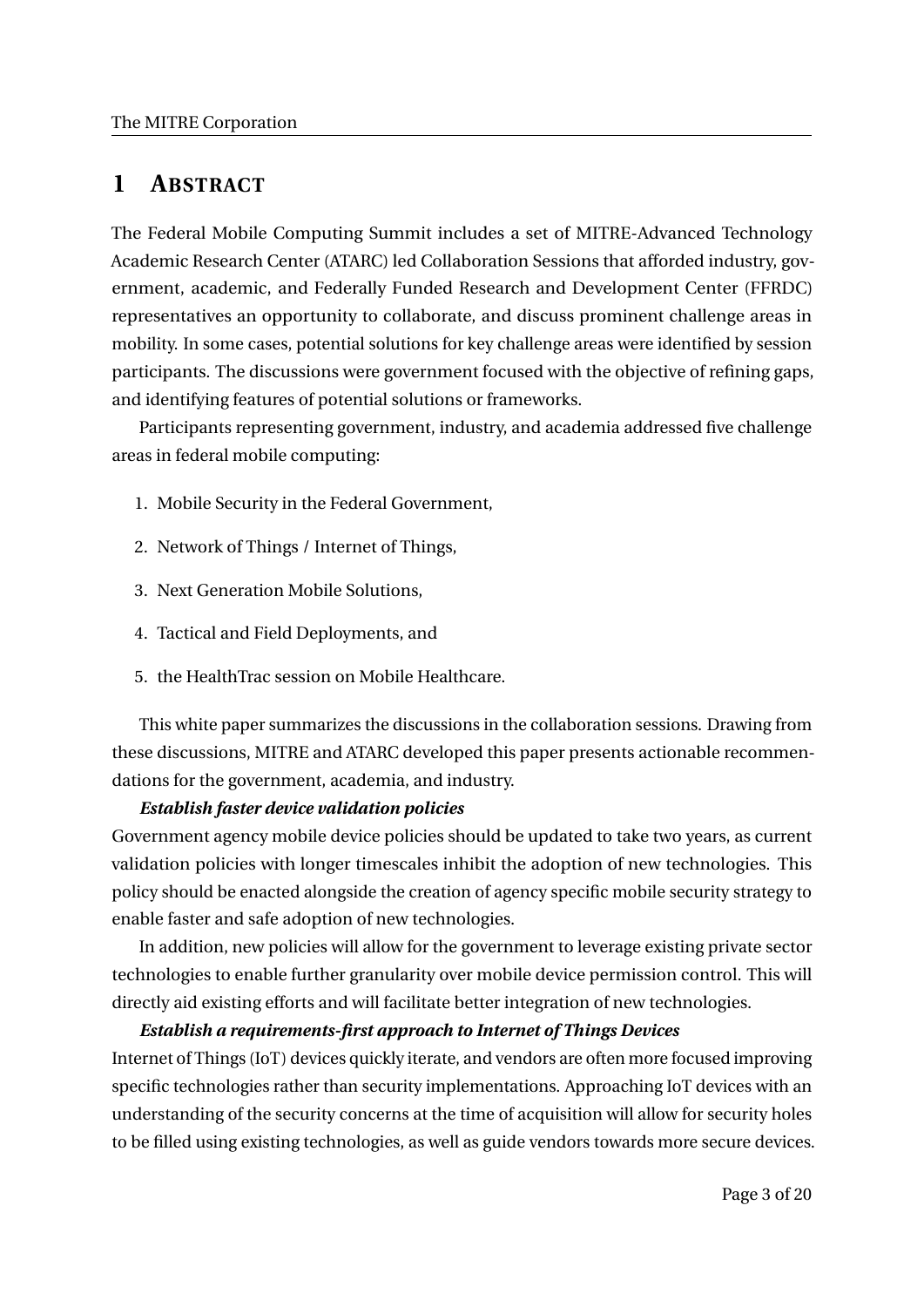This requirements-first approach will also inform connectivity problems faced by IoT devices and allow for a better utilization of existing and emerging IoT technologies.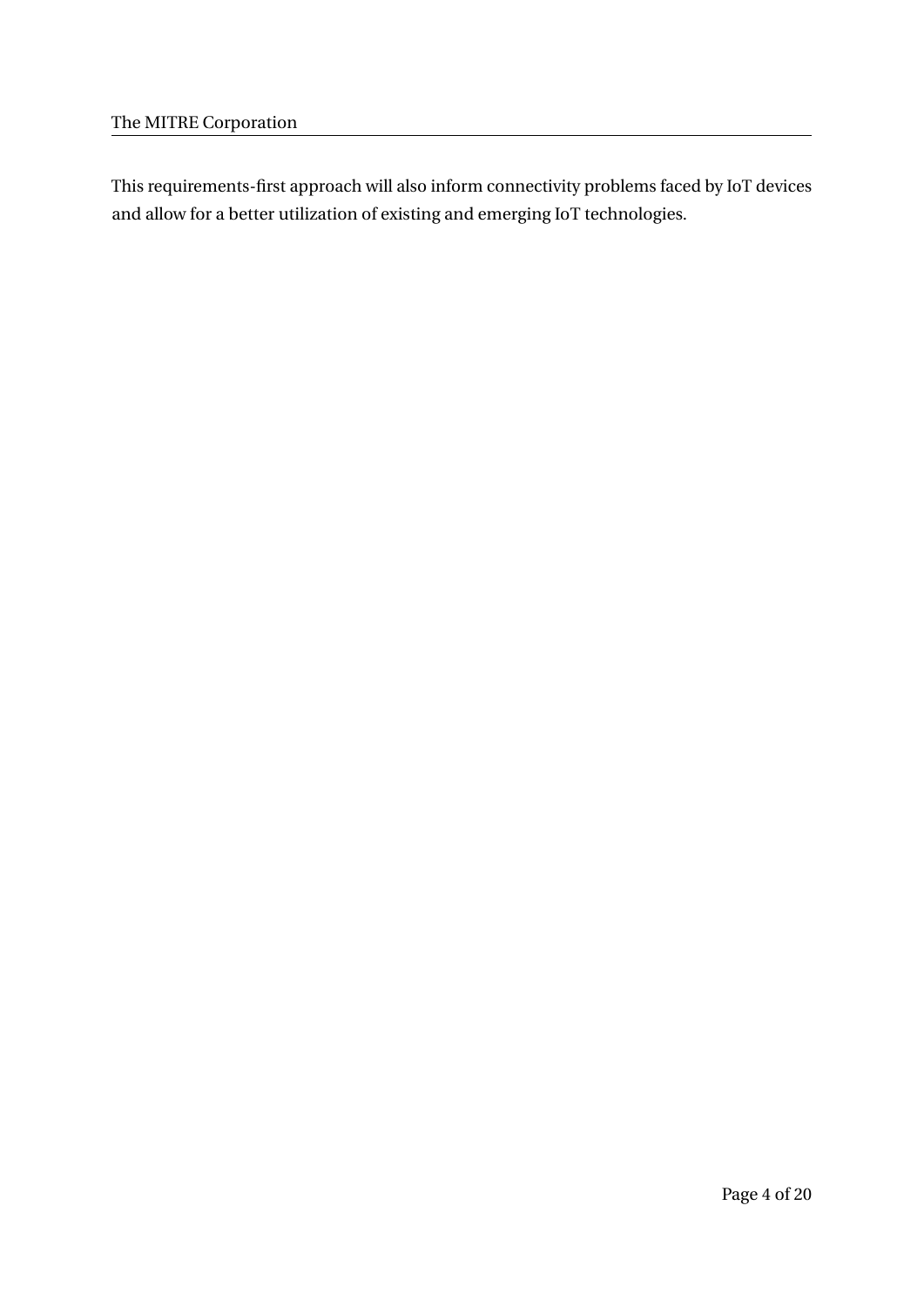## **2 INTRODUCTION**

During the most recent Federal Mobile Computing Summit, held on October 24th, 2017, five MITRE-ATARC (Advanced Technology Academic Research Center) Collaboration Sessions gave representatives of industry, academia, government, and MITRE the opportunity to discuss challenges the government faces in mobile computing. Subject matter experts who would not otherwise meet or interact used these sessions to identify challenges, best practices, recommendations, success stories, and requirements to advance the state of mobile computing technologies and research in the government. Participants ranged from the CTO, CEO, and other executive levels from industry and government to practitioners from government, industry, and MITRE to researchers, students, and professors from academia.

The MITRE Corporation is a not-for-profit company that operates multiple Federally Funded Research and Development Centers (FFRDCs) [8]. ATARC is a non-profit organization that leverages academia to bridge between government and corporate participation in technology<sup>1</sup>. MITRE works in partnership with ATARC to host these collaborative sessions as part of the Federal Mobile Computing Summit. The invited collaboration session participants across government, industry, and academia worked together to address challenge areas in mobile computing, as well as identify courses of action to be taken to enable government and industry collaboration with academic institutions. Academic participants used the discussions as a way to help guide research efforts, curricula development, and to help produce graduates ready to join the workforce and advance the state of mobile computing research and work in the government.

This white paper is a summary of the results of the collaboration sessions and identifies suggestions and recommendations for government, industry, and academia while identifying cross-cutting issues among the challenge areas.

## **3 COLLABORATION SESSION OVERVIEW**

Each of the five MITRE-ATARC collaboration sessions consisted of a focused and moderated discussion of current problems, gaps in work programs, potential solutions, and ways forward regarding a specific challenge area. At this summit, sessions addressed:

- 1. Mobile Security in the Federal Government,
- 2. Network of Things / Internet of Things,

<sup>1</sup>https://www.atarc.org/about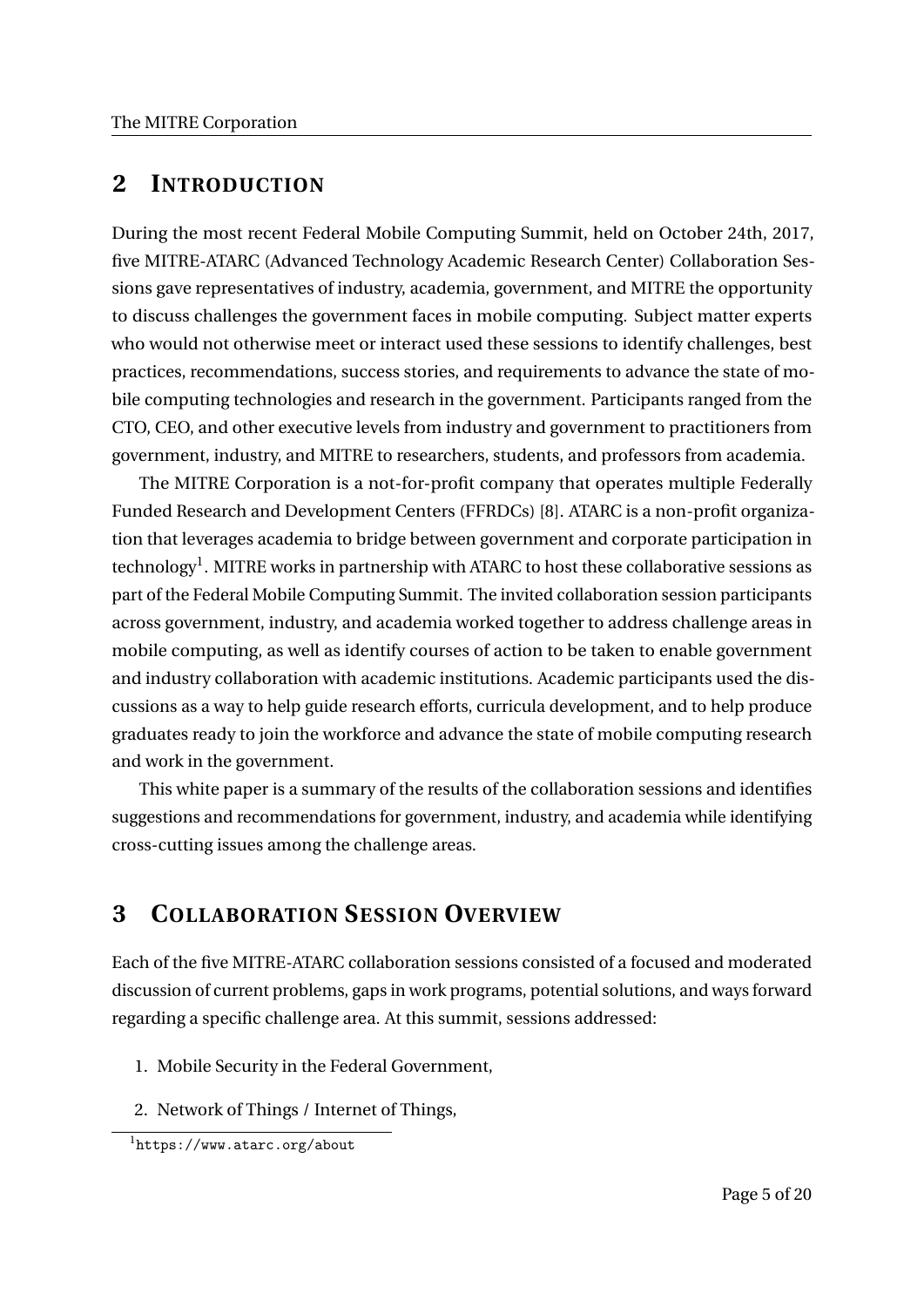- 3. Next Generation Mobile Solutions,
- 4. Tactical and Field Deployments, and
- 5. the HealthTrac session on Mobile Healthcare.

This section outlines the goals, themes, and findings of each of the collaboration sessions.

## **3.1 Modern Mobile Security in the Federal Government**

This session examined the ever-expanding mobile ecosystem relating to security, identity and trusted access.

## **3.1.1 Session Goals**

- Discuss the evolution of mobile security in the government over the last five years and identify reasons why agencies are still struggling to adopt secure mobile solutions.
- Identify current technology solutions that implement organizational security policy.
- Identify gaps that exist between existing policy/guidance and today's modern mobility landscape.

#### **3.1.2 Session Summary**

The initial discussion targeted the challenges that agencies were facing executing their mobility programs. There was a common theme among the participants that there was a lack of government executive understanding of mobile security infrastructure and why it is important. There are also problems related to cost, policy, and skill requirements. Particularly, there is a gap between the policy requirements and the real-world implementations. There is lots of confusion regarding the correct set of policies to deploy to support application vetting, derived credentials and mobile application development. Attracting talent that has the appropriate knowledge, skill, and abilities (KSAs) is common theme generally with security engineering but particularly acute with mobility.

The discussion then shifted to the technical challenges faced in today's mobile environment. Participants asserted current industry mobility solutions were highly fragmented, with no single provider for an end-to-end solution. Current Enterprise Mobility Management (EMM) solutions require integrations with external services to provide application vetting and threat management. Further, a lack of a common set of industry Application Programming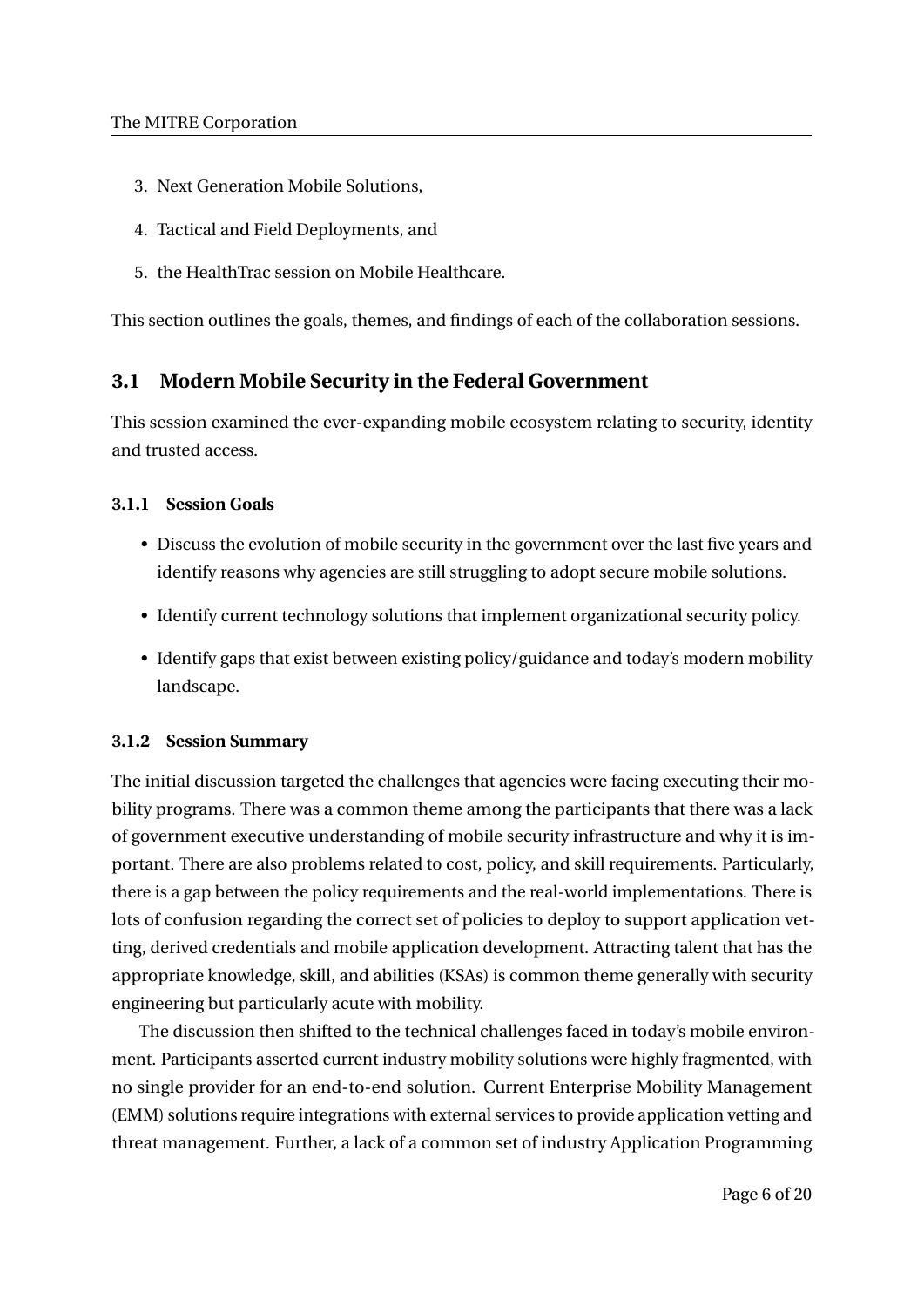Interfaces (APIs) does not exist that can easily enable integration of mobile security products. EMM APIs are currently proprietary and require custom integration coding.

The session ended with a discussion of the rapidly moving mobility environment. Apple and particularly the large variety of Android devices get upgraded at a pace that exceeds policy and certifications. This includes both hardware update cycle and the operating system updates that are pushed down regularly. Agencies do not want to take the risk of using out of date hardware or software due to the slowness of certifications. The rapidness of updates also caused problems for application developers that need to keep code updated to take advantage of the latest features provided by the operating system. The participants noted that a better patch management tool would help alleviate this issue.

#### **3.1.3 Recommendations**

- Agencies need to craft policy for two-year adoption of most mobile devices. Do not rely on validation programs that have longer timescales that might inhibit the adoption of new technologies. Agencies should also adopt a separate "mobile security strategy".
- Agencies should carefully review the new guidance presented in NIST Special Publication 800-63-3 [6] which may allow for modern authentication options in addition to derived credentials.
- Mobile security architectures should incorporate the Trusted Internet Connections (TIC) 2.0 reference architectures [5] to increase security posture and incident response capabilities.
- Segregate mobile apps types (e.g., Government off the shelf (GOTS), Commercial off the shelf (COTS), Enterprise mobile apps) and create appropriate application risk profiles.

## **3.2 Network of Things / Internet of Things**

As Internet of Things (IoT) growth continues, and IoT devices and concepts are used in mission and business critical use cases, the security of these devices will become more and more important. Industry and Government face significant challenges in this emerging market.

#### **3.2.1 Session Goals**

• Identify key security challenges with using IoT devices.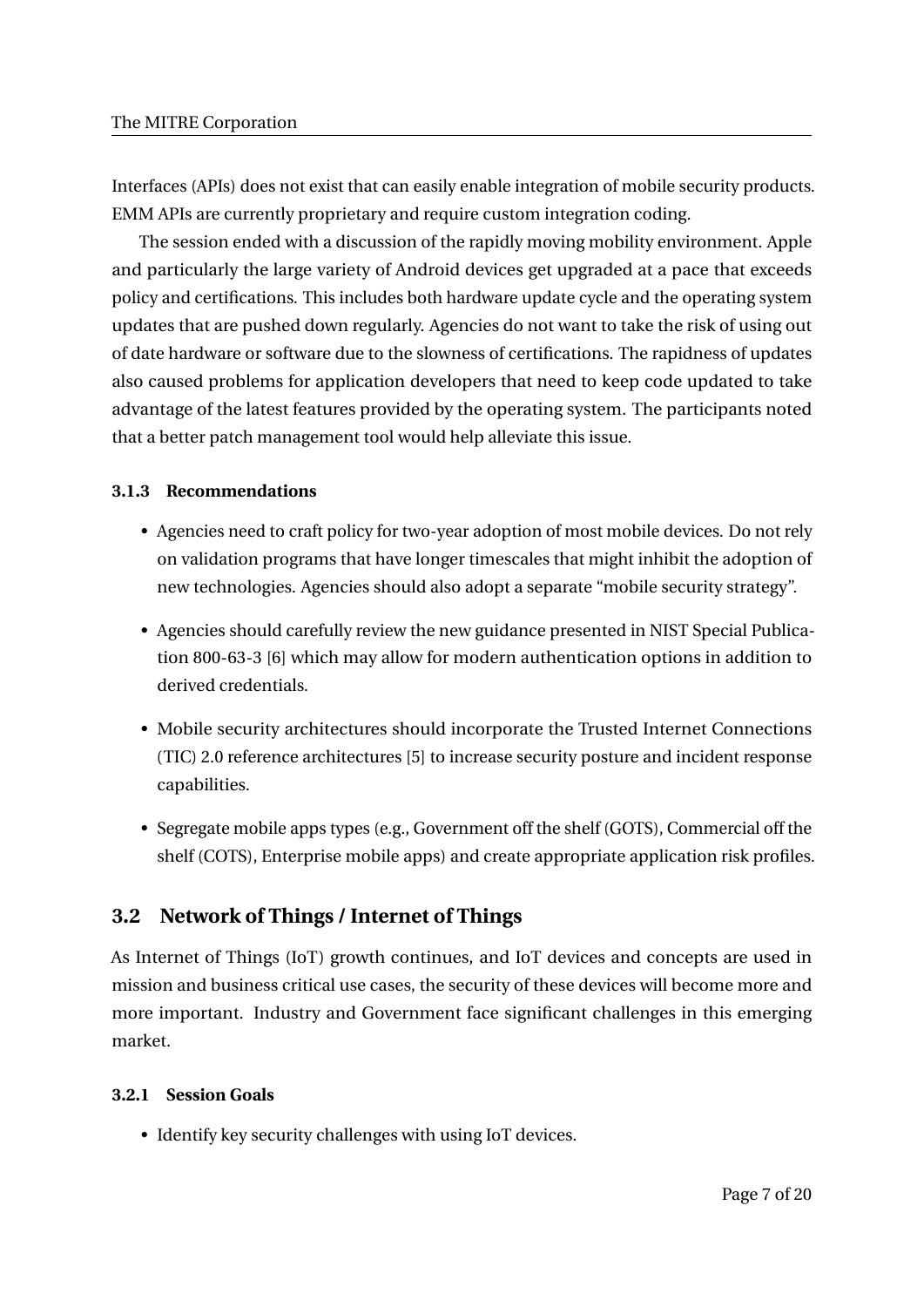• Outline a framework for assessing the security of IoT devices.

#### **3.2.2 Session Summary**

The session began with a level setting discussion using the ATARC July 2017 IoT working group's definition [2]:

IoT is an infrastructure of networked objects (cyber-physical devices, information resources, and people) that interact with the physical world through sensors and actuators. This infrastructure enables the collection, transport, storage, assessment and action on data done with or without human intervention.

Given the wide scope of the IoT market and the term's many definitions therein, the group agreed upon this version and used it as a common basis for discussion. As part of this, the group considered the roles people play in IoT applications as well as the delineation between IoT devices and mobile devices. The group discussed how mobile devices can play different roles within the IoT, acting as sensors, gateways, or user interfaces. Also discussed was how mobile and wearable devices have stronger connections to human users, whereas other classes of IoT device are more associated with places and things. The group concluded it is important to consider how people may play a part in IoT architectures as users and decision makers, and additionally as the subjects of sensing and actuation (e.g., with wearable or medical devices).

The discussion then turned towards enumerating the variety of security challenges. Legacy infrastructure is a common source of risks. Many devices designed and deployed under different security assumptions are being networked, undermining security models. For example, networks of devices intended to be air-gapped (e.g., industrial or vehicle control networks) may later be made Internet-accessible. Device lifecycles are also not often given enough consideration, and IoT devices may range from short lived consumer items to long-duration industrial components. Given the rapid pace of development in the IoT space, what is new today will rapidly become tomorrow's legacy equipment. The discussion next turned to problems due to scale. In quantity, small-scale devices can have large scale effects as evidenced by the Mirai botnet $2$  and similar events. Further discussion also drew attention to how IoT must avoid introducing new points of failure and fragility into critical infrastructure, such as the food supply, manufacturing supply chains, and electric grids.

A point of debate within the group centered on the roles, responsibilities, and incentives of the different stakeholders in an IoT deployment. First, there are open questions regarding

 $2$ https://www.wired.com/story/mirai-botnet-minecraft-scam-brought-down-the-internet/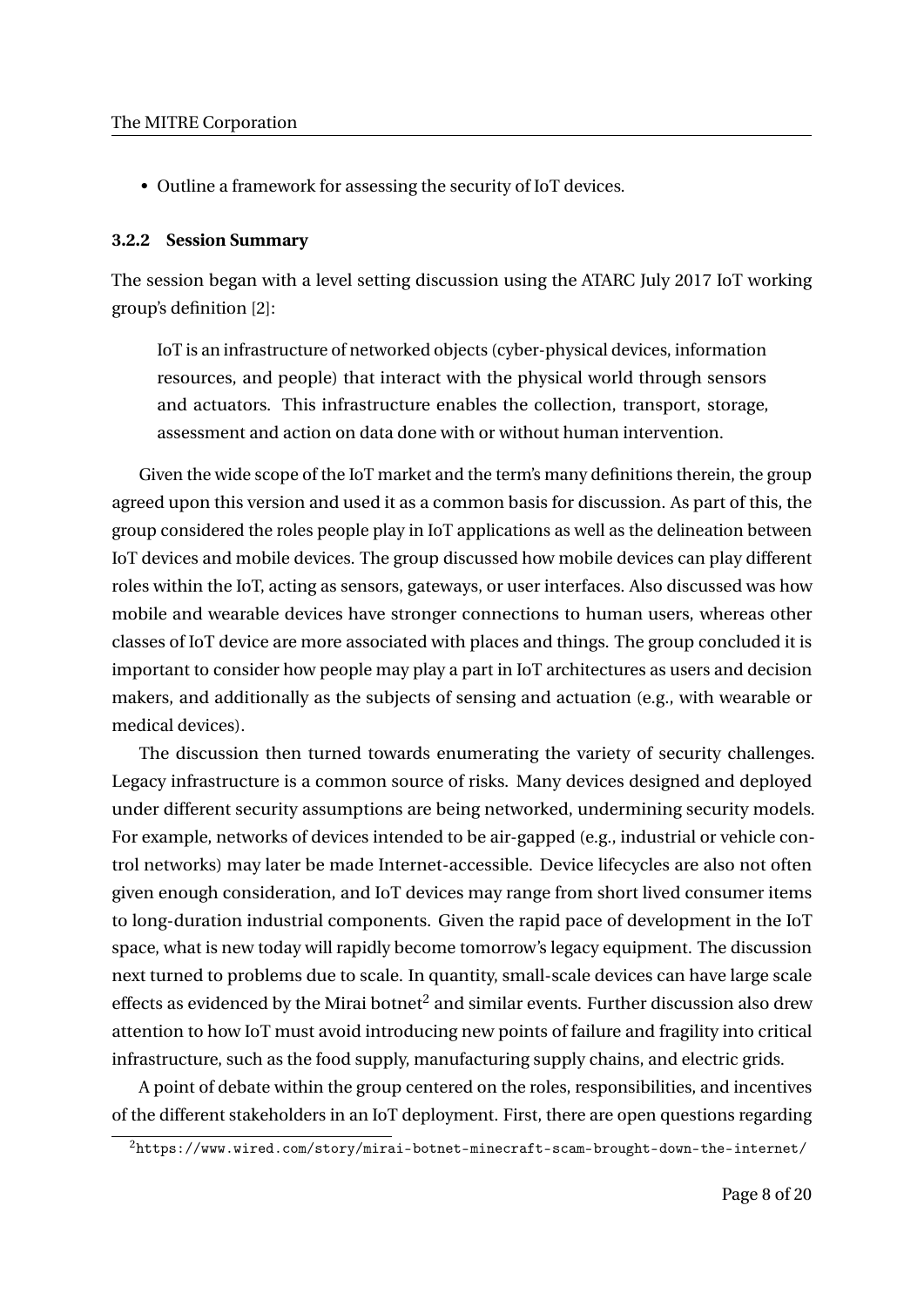who bears the responsibility for security at different stages of IoT-driven supply chains, particularly with regards to the monetary costs of security. This led to the observation that certain stakeholders at different stages often lack the necessary incentives to invest in security. The group noted that technological solutions exist for many common IoT security problems, yet those solutions may not always be implemented by the suppliers of IoT technology. Similarly, the group remarked that consumers of IoT also bear some responsibility to become better educated about security, and thus create a greater market demand for those features. Discussion then turned to the distinction between information technology (IT) and operational technology (OT) professionals, regarding which the group observed that much of the demand for IoT systems comes from the OT side where a security culture is less ingrained and factors, such as availability, are prioritized.

The heterogeneous and dynamic characteristics of IoT ecosystems generated much conversation. IoT architectures consist of many-to-many relationships between devices, and those relationships can shift drastically over time and in space. More adaptable security approaches emphasizing resilience and risk-management will be needed. The group observed that classic enterprise security approaches that assume more static architectures will not scale well to IoT. Operators of IoT devices face significant device management problems. At one extreme, many devices never receive software updates to fix security vulnerabilities, and device owners and security personnel must find alternate means to mitigate problems. At the other, device vendors may actively push updates that significantly alter device behavior without the operator's knowledge or control. Those deploying IoT systems are often not availed of adequate capabilities to measure and manage risk like they enjoy in the IT space.

Privacy was raised as a significant issue, particularly in consumer-focused IoT market segments. The group discussed information permanence, and how once data is collected it will continue to exist in vendor databases, be traded, and aggregated. Some participants commented that consumers readily give up their data for convenience and other features, yet others questioned whether they do so conscious of the ability for many small pieces of data, innocuous in isolation, to be aggregated and processed into comprehensive behavioral profiles, especially with the advent of ever more powerful data mining and machine learning techniques. The group noted that medical devices are an obvious exception where the public is acutely sensitive to privacy. The discussion then pivoted to how much responsibility average consumers should bear for protecting their own privacy, noting that by and large they are not security experts, and questioning how reasonable it is to demand they should have to be experts.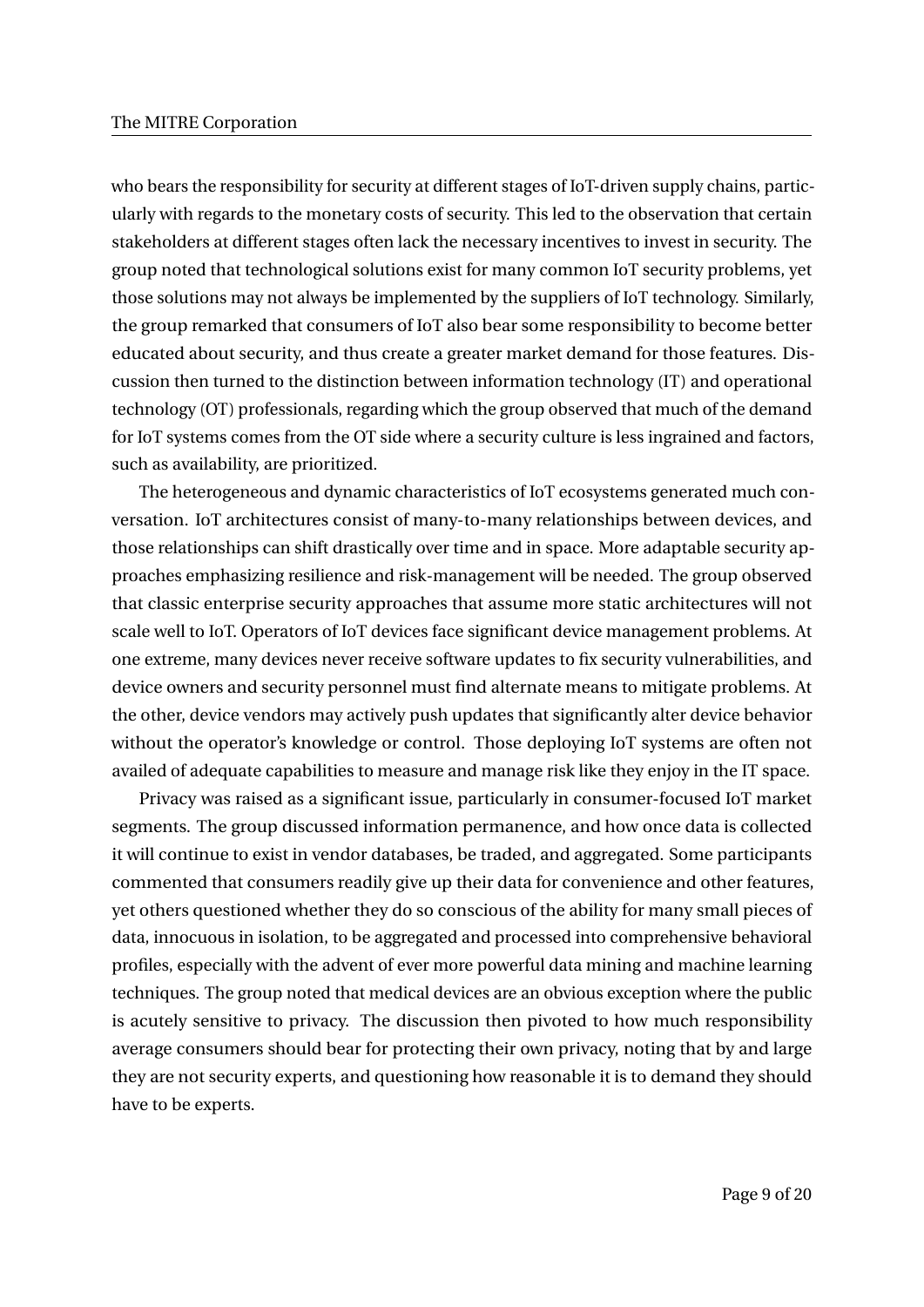## **3.2.3 Recommendations**

- Device vendors should clearly communicate the capabilities of IoT components. End users, particularly in the consumer space, need the tools and information about device security to make informed decisions. At the same time, end users must do more to specify their requirements and demand more secure devices.
- Relatively simple techniques can address a significant fraction of security problems. Isolating, quarantining, and other compartmentalization techniques can mitigate many of the aforementioned problems. Similarly, asset management and device discovery tools are becoming more available, offering the ability to find and remove unnecessary devices and risks.
- Interoperability challenges can create opportunities for security. The need for gateways and translators between incompatible devices create choke points where security can be implemented.
- IoT operators should take advantage of resilience techniques more than static defenses. Utilize dynamic models to establish trust in a device over time, adjusting its privileges up and down accordingly. Also, leverage opportunities created by diversity and scale to cross-check the actions of untrusted devices using fault tolerance techniques.

## **3.3 Next Generation Mobile Solutions**

Mobility and complementary technologies, such as augmented/virtual reality (AR/VR) and wearables, are already popular in the consumer market. Government agencies are seeing an increase in demand from their users' to include these, and other emerging tech, as part of their mobile offerings.

## **3.3.1 Session Goals**

- Explore the impact of current and future developments in mobile technology
- Identify ways these developments can be brought to bear upon both current and future issues faced by the federal government.

#### **3.3.2 Session Summary**

Although the goal of this session was to look forward towards developments in mobile technology and evaluating how they can solve present- and future-day issues it became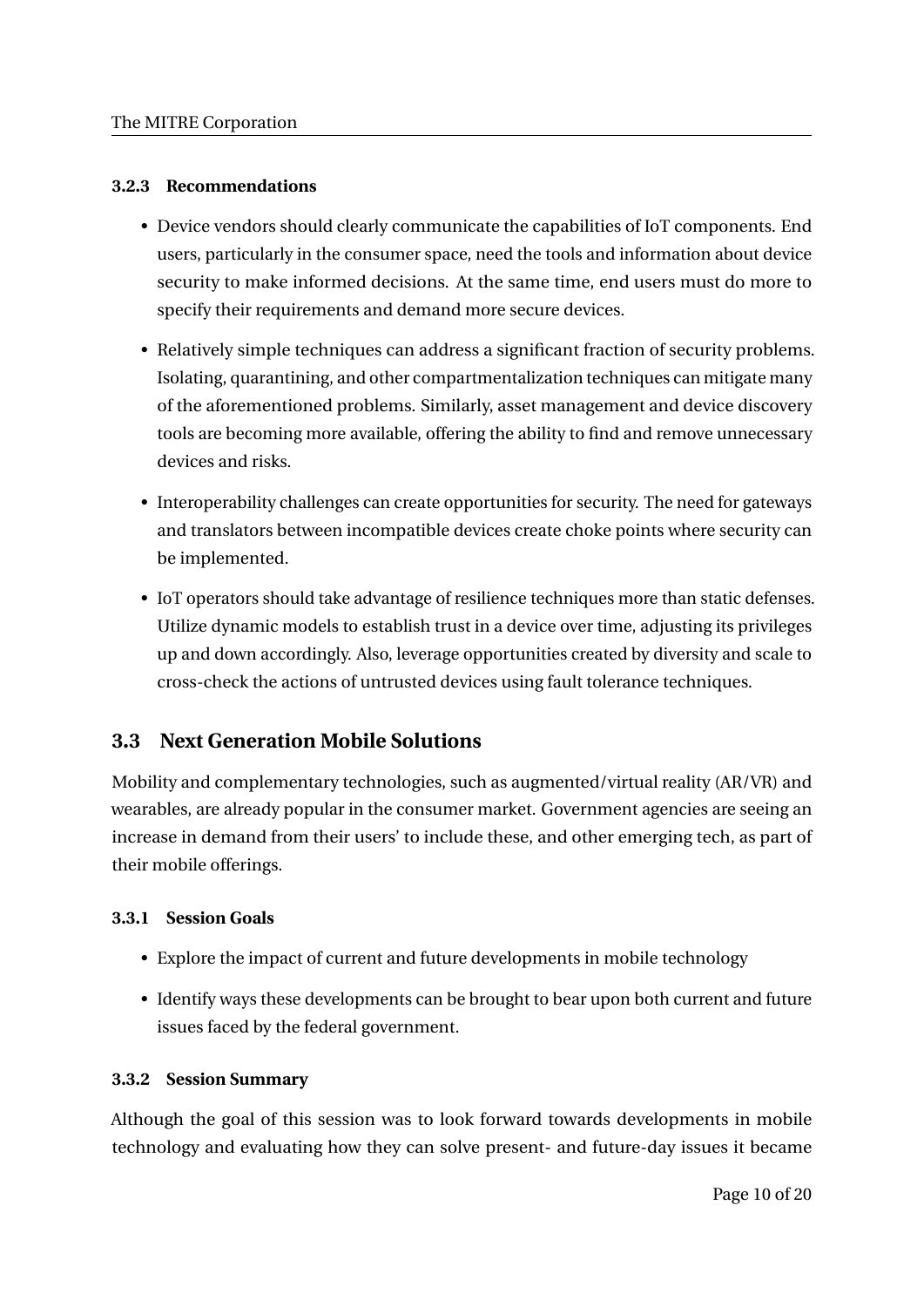quickly apparent that main concerns of participants were more present-day focused. To start the session, moderators posed the following questions:

- What technologies are your users asking for now and what do you expect them to ask for in the future?
- What future technologies do you see making an impact on how you conduct business today?

Using these two questions as a starting block the group started to discuss what issues their agencies were currently facing. The group discovered that most, if not all, of the issues brought up during the discussion could be solved by applying current mobile solutions existing in the private sector. However, for a variety of reasons federal agencies did not currently have access to this technology. The group conducted an in-depth discussion about various types of issues to which individual agencies were seeking solutions.

The first issue facing participants was the need for a mobile helpdesk capability for fleet vehicle management. They were seeking the ability to add a mobile helpdesk chat capability for users who borrow a fleet vehicle. In the case a user ran into an issue with the vehicle they could use an app-based chat capability to help diagnose it. The next issue discussed was a need for enhanced geo-fencing-based Mobile Device Management (MDM) solutions. Current MDM solutions allow for point-radius-based geo-fencing and a set of participants was seeking better granularity. Participants wanted the ability to geo-fence specifically against country borders with the ability to disable specific capabilities of the phone (with a good level of granularity) based on the phone's location.

A participant was seeking a mobile solution for technician management. When a support call went in they wanted the ability to see what technician was closest, dispatch that technician, and then be able to deliver to that tech context specific information such as the specifications for the machinery, a parts list, a service history, what parts are available etc. This could be either be presented via a mobile tablet, or in the future via a wearable technology paired with AR/VR.

In a similar vein, another participant was looking for a mobile dashboard capability for facility management. Upon arriving to a facility, a manager would be able to pull up a list of the current status of the supply chain, what items were arriving that day, what item still needed to be processed from the night before, what equipment (if any) was broken, who called in sick that day, and what their expected need for personnel would be.

As the group discussed solutions to these problems, it became apparent that although the solutions to these issues could be solved with current day technology there were significant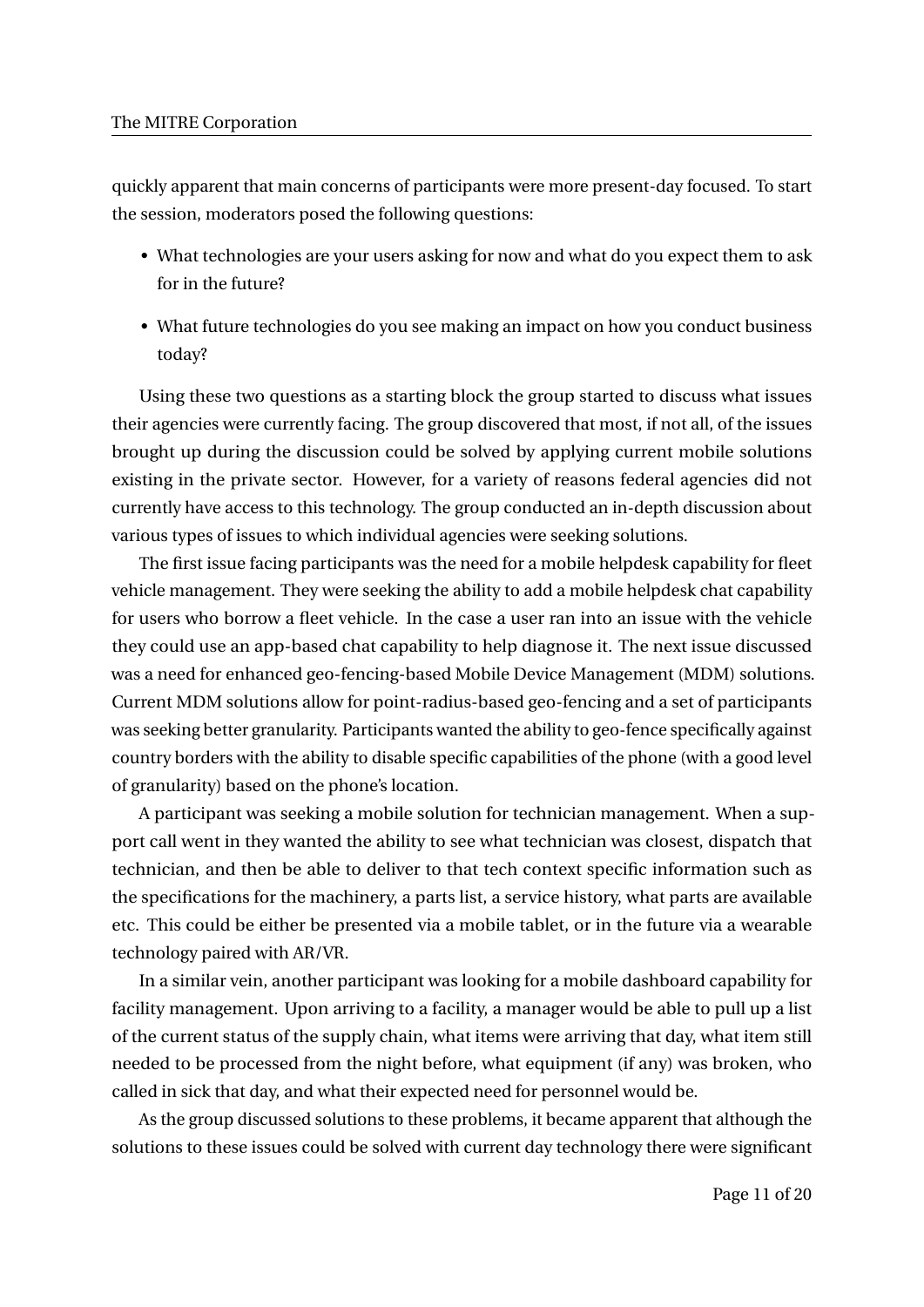roadblocks in the federal space preventing these solutions from being implemented (e.g., policy and security requirements).

As the discussion moved towards impediments there was a general consensus that the government has not yet found the perfect balance between too much and too little security.

## **3.3.3 Recommendations**

- Federal policies should be evaluated to determine where changes could be made that would allow for the easier adoption of new technologies that currently existing the market place.
- Pave an easier barrier to entry for future technologies.

## **3.4 Tactical and Field Deployments**

This session focused on outlining the current and emerging tactical and field mobile solutions and recommending best practices to improve their interoperability.

## **3.4.1 Session Goals**

- Create a portrait of existing and emerging field mobile systems.
- Provide recommendations to improve connectivity to take advantage of mobile technologies.
- Provide recommendations to improve interoperability at the unit, agency, and national levels.

## **3.4.2 Session Summary**

This session began with defining the environment the participants were going to be talking about: what are the capabilities of mobile devices used in the government today? One of the primary uses of mobile field applications was up-to-date situational awareness. This is not limited to tactical applications that could display friendly and enemy locations and points of interest, but anything that could give the user information about the local environment, including weather, terrain, and input from fielded sensors. Field mobile systems also tend to have an unreliable connection to home base, so ad-hoc mobile networks are common to keep connectivity between members of a group or unit in the field. Thus, it is important for application developers to consider the importance of seamless transition between full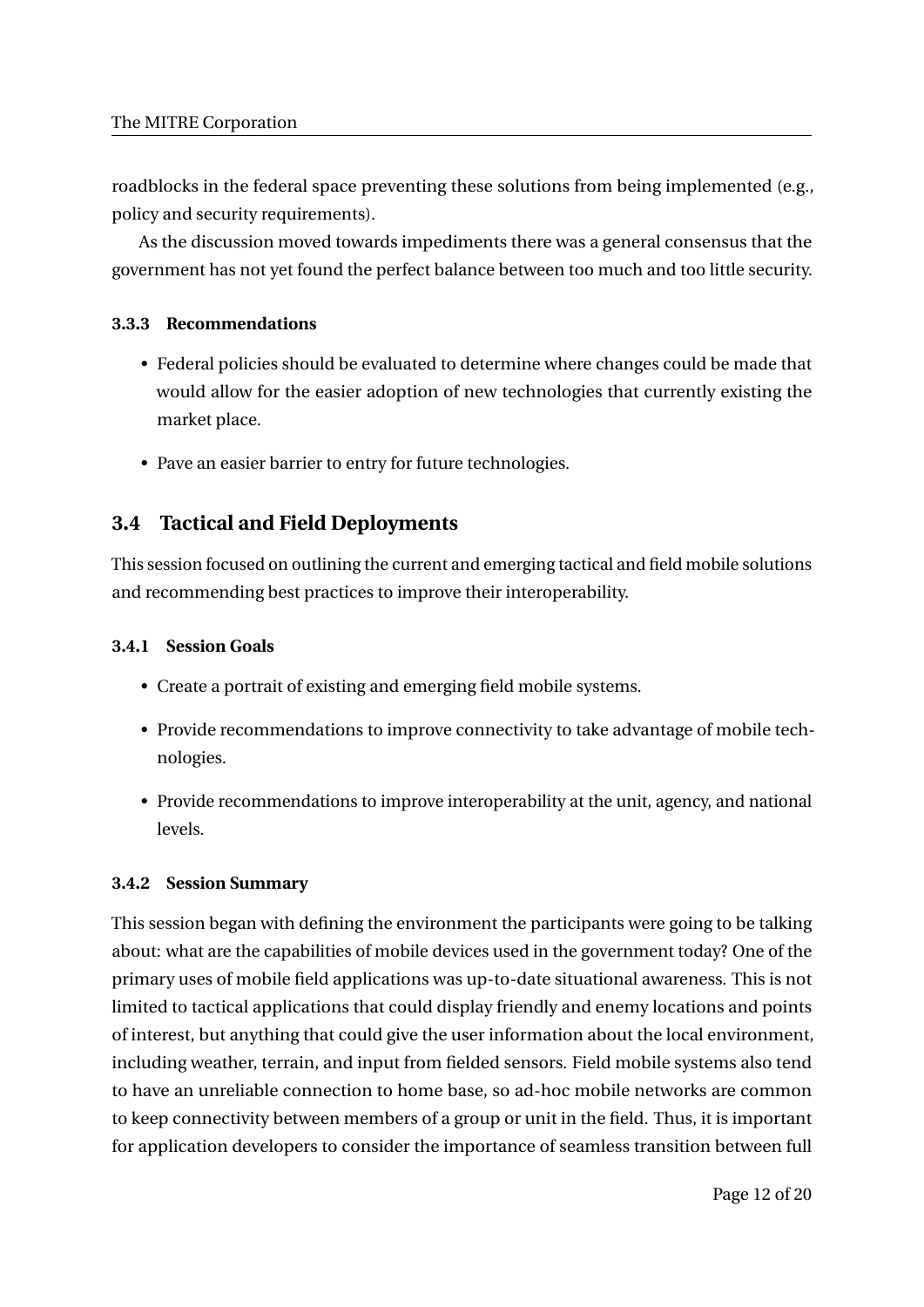capability with connections with backend services and degraded capability when these connections are not available. Maintaining a connection with the homebase has benefits for keeping awareness of the mobile users' status as well, such as with the tracking of biometrics. Finally, emerging technologies that are starting to make an impact in the field are AR/VR, either through a phone camera or head mounted display, as well as a variety of wearable devices and sensors.

After the landscape of mobile field technologies was established, the discussion moved to the question of improving interoperability between various technologies and organizations. Inevitably, the domain is filled with a multitude of interface standards and message formats which makes interoperability between many technologies difficult and costly. Caution should be used by any organization attempting to create a "standard of standards" as this can potentially exacerbate the problem. Any new standards should be well-publicized and, most importantly, have buy-in from the community it is targeting. One solution that was discussed to improve interoperability between local units with different capability sets was "ad-hoc sharing," where software is designed so that for the duration of a mission or incident, it can be shared on a temporary basis from one unit to another to enhance coordination. This can help prove out the value of a system without the risk of up-front vendor costs and allow the most successful systems to rise to the top as they are tried and adopted by more organizations. For coordination between small units, the focus of thinking should switch from person to person communications to machine to machine communications.

The third main topic the group discussed was improving connectivity among mobile systems. Several points were brought up as essential to maintaining good connectivity. A standard of robustness should be established and maintained by defining critical features that rely on connectivity between devices or with a backed server, and when services are degraded there should be a graceful step down in capability that is able to maintain usefulness with the information the device can obtain from the local environment. Whenever possible, known resources such as maps should be downloaded to a mobile device before going out to the field to reduce the need to stream them in remotely. This ties into being aware of power consumption which means striking a balance between offloading computation heavy tasks to a remote server and being judicious with limiting overly frequent remote communications which can also unnecessarily drain power. More generally, this is an important consideration when devising requirements-avoiding overtaxing computational and power resources is essential in the mobile environment where these are limited and ignoring this could result in field users losing their mobile capability at inopportune times or being forced to carry large numbers of batteries with them.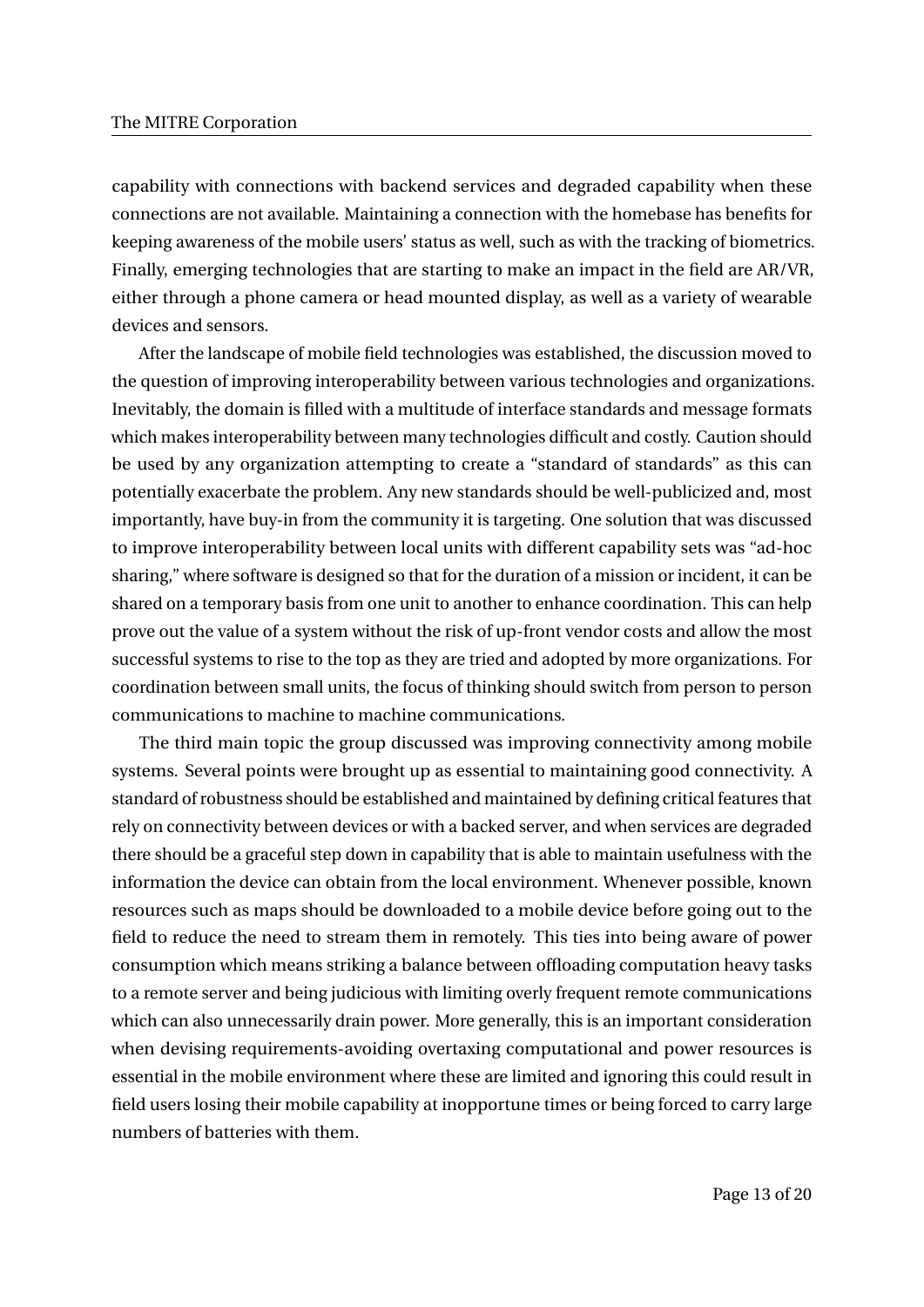## **3.4.3 Recommendations**

- Interoperability
	- **–** Coordination and buy-in is key when developing interoperability standards for a community of interest.
	- **–** "Ad-hoc sharing" can improve interoperability and allow new organizations to test a new system.
	- **–** As mobile and wearable devices proliferate, think of the user as a system.
- Connectivity
	- **–** Maintaining good connectivity starts at the requirements level-critical capabilities and their communication resources must be defined to ensure that the mobile capability maintains usefulness in both ideal and degraded environments.
	- **–** Power and bandwidth consumptions are critical considerations in a mobile environment so these must be optimized and balanced-avoid performing unnecessary computation or remote server requests. Favor preloading resources on the mobile device and using remote servers for computationally heavy tasks.
	- **–** For network flexibility, consider creating services that can be run on diverse platforms, including the mobile devices themselves, backend servers, or in the cloud.

## **3.5 HealthTrac Session on Mobile Healthcare**

With the wealth of healthcare data generated each moment and the ubiquity of processing capability, there is an opportunity to move analytics closer to the data source, while leaving the data itself secure and protected where it is generated. Hosted by the DoD/Veteran's Affairs (VA) Interagency Program Office (IPO), this session focused on how mobile devices and shared analytics can improve health outcomes. The use of mobile devices (e.g., smartphones, sensors, IoT devices) and associated applications can promote community well-being and resilience by utilizing predictive analytics for early detection and mediation of emerging hazards and public health threats.

## **3.5.1 Session Goals**

• Discuss Next Generation supply chain: using RFID tags to track medical and surgical supplies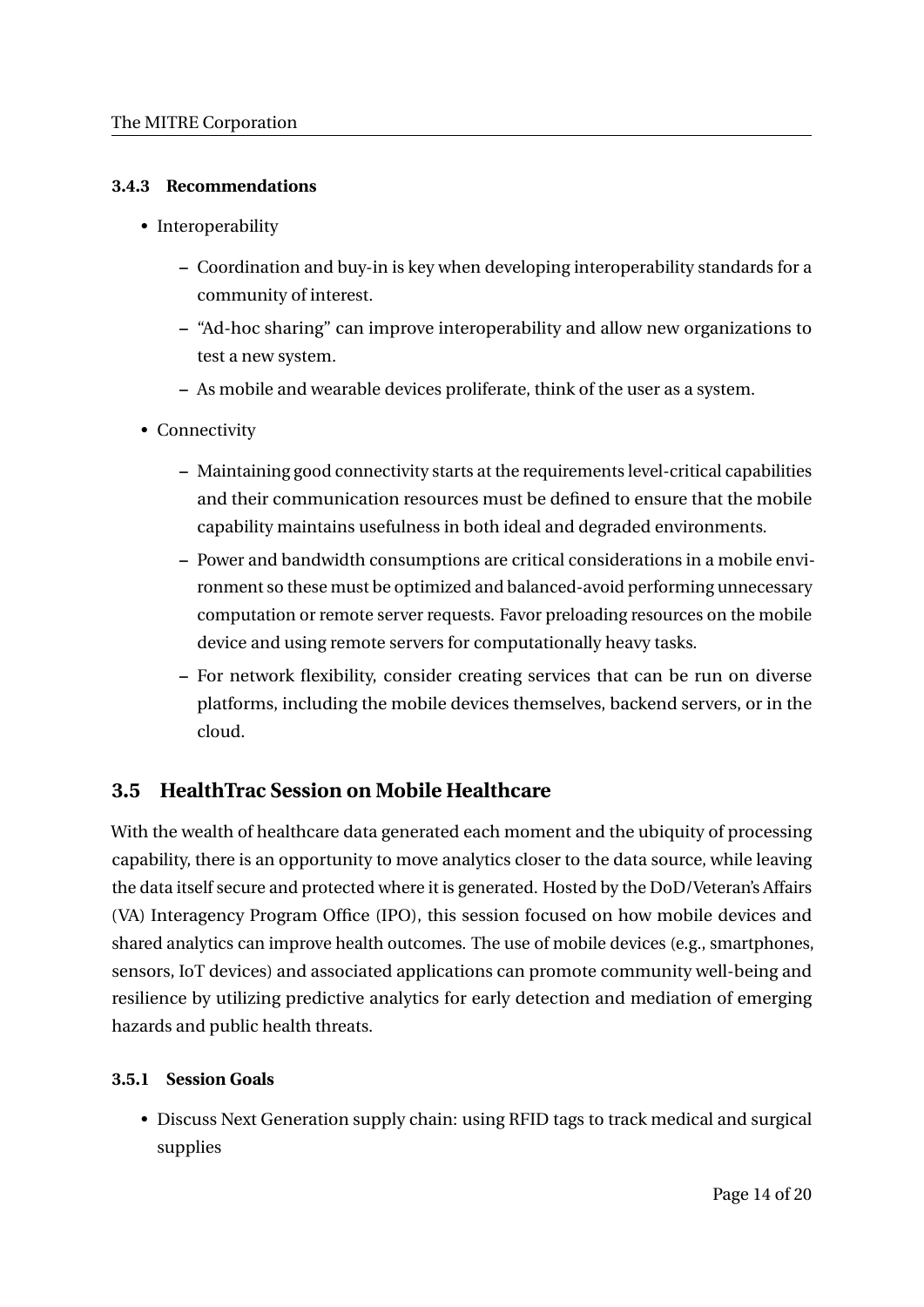- Explore challenges in the collection of patients' health data to prescribe appropriate medication
- Discuss conducting of clinical trials on innovative medication and tracking their progress
- Discuss mobile healthcare payment solutions
- Recommend best practices for conducting of trend analysis by capturing real-time alerts of biometric data frequently produced by wearable devices including those pertaining to weight, temperature, cardiac activity, calories, and physical activity
- Explore the emerging "virtual registries" of next generation predictive, advanced medical analytics software for inpatient, outpatient, and telehealth scenarios

## **3.5.2 Session Summary**

The session focused on the use cases that might drive open standards for shared analytics, including the devices used and the data infrastructure, so that more organizations can safely and effectively share appropriate access to data. Participation in shared analytics may enhance DoD & VA development in garrison and expeditionary spaces for DoD as well as clinical hospital and telehealth care needs for VA.

Healthcare analytics is a term used to describe the healthcare analysis activities that can be undertaken as a result of data collected from four areas within healthcare:

- Claims and cost data;
- Pharmaceutical and Research and Development (R&D) data;
- Clinical data collected from Electronic Health Records (EHRs); and
- Patient behavior and sentiment data.

Per The Office of the National Coordinator for Health Information Technology (ONC) Federal Health IT Strategic Plan (2015-2020) [1]:

There is a shortage of public health workers with the technological and data analytics skills necessary to analyze complex information from multiple and disparate sources, to inform strategic decision-making, and to apply health IT and clinical information to community needs assessments and other responsibilities.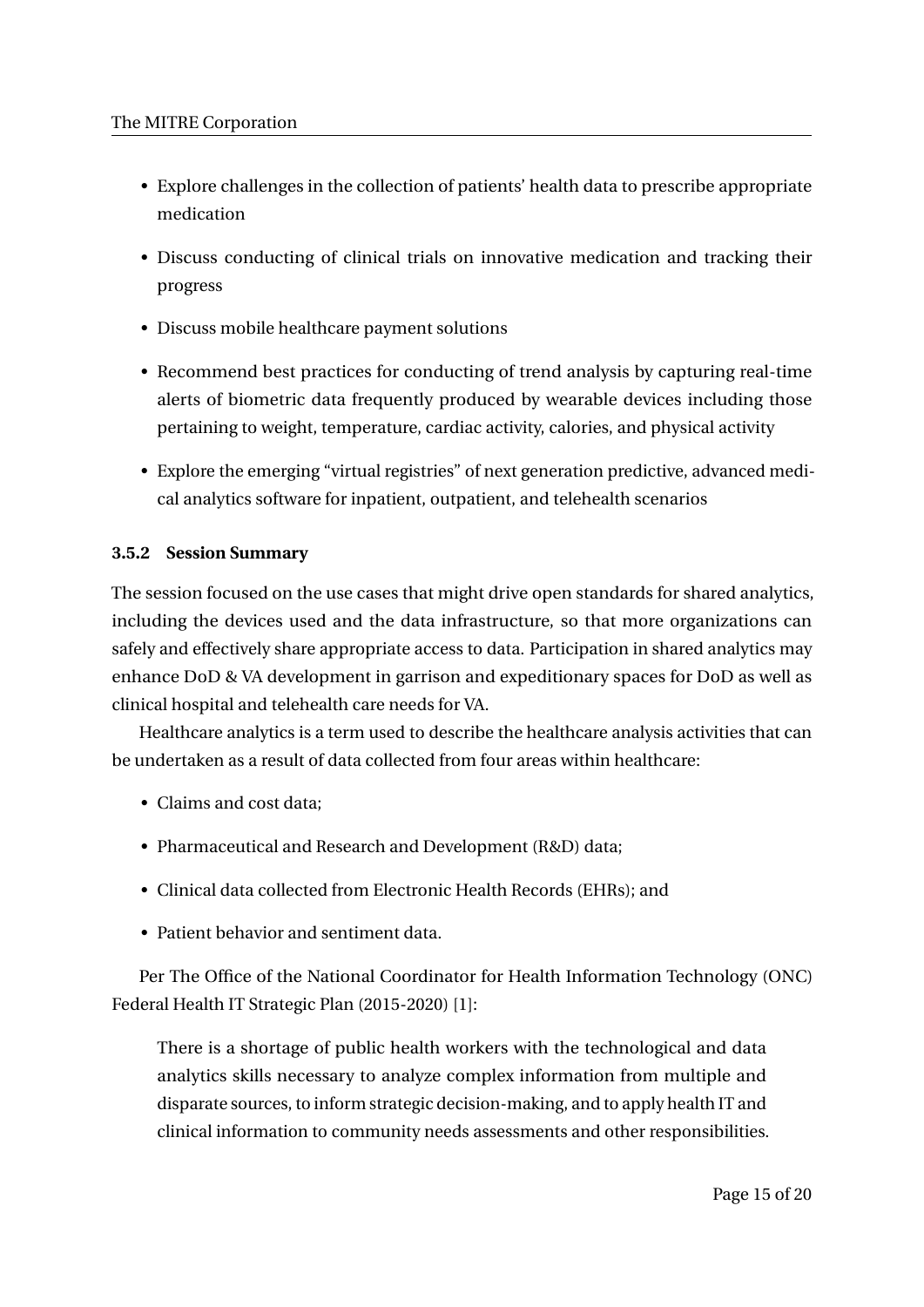| Use        | Vertical |                |            |                |                |          |  |  |
|------------|----------|----------------|------------|----------------|----------------|----------|--|--|
| Case       | Academia | Care           | Technology | Pharmaceutical | Government     | Military |  |  |
|            |          | Industry       | Industry   | Industry       |                |          |  |  |
| Supply     | Yes      | N <sub>0</sub> | Yes        | N <sub>0</sub> | Yes            | Yes      |  |  |
| chain      |          |                |            |                |                |          |  |  |
| Remote     | Yes      | N <sub>o</sub> | Maybe      | N <sub>0</sub> | Yes            | Maybe    |  |  |
| monitor    |          |                |            |                |                |          |  |  |
| Clinical   | Maybe    | Yes            | Yes        | Yes            | Yes            | Yes      |  |  |
| trials     |          |                |            |                |                |          |  |  |
| Mobile     | Maybe    | Maybe          | Yes        | N <sub>o</sub> | N <sub>o</sub> | Maybe    |  |  |
| payment    |          |                |            |                |                |          |  |  |
| Wearable   | Yes      | Yes            | Maybe      | Yes            | Yes            | Yes      |  |  |
| analysis   |          |                |            |                |                |          |  |  |
| Regulation | Yes      | Yes            | Yes        | Yes            | Yes            | Yes      |  |  |
| registries |          |                |            |                |                |          |  |  |

#### **Table 1:** Important Use Cases

The government needs to leverage more automation tools that analyze healthcare data to decrease reliance on public health workers in this area. Sharing the analytics may help to fill this void and increase medical discoveries while maintaining privacy and security using high assurance architectures.

During the session, Table 1 was created identifying important use cases. The following clinical functionality can be provided by mobile devices:

- Track patients' health data reporting conditions and monitor medications;
- Conduct trend analysis by capturing real-time alerts of biometric data produced by wearable devices; and
- Ensure sterilization of surgical tools like scalpels, scissors, and clamps by tracking the location of tools with RFID tags and real-time location systems.

Mobile devices can be used to drive shared analytics use cases by supplying data to asset management solutions, including the latest mobile analytics dashboards. For example, RFID systems are frequently used for maintaining and verifying patient records on wristbands. RFID wristbands have patient information printed on them, and patient records are stored on the tag's chip or associated with the tag's ID through a database. Patients and staff are outfitted with RFID tags in hospitals primarily to verify patient information and reduce wait times and bottlenecks.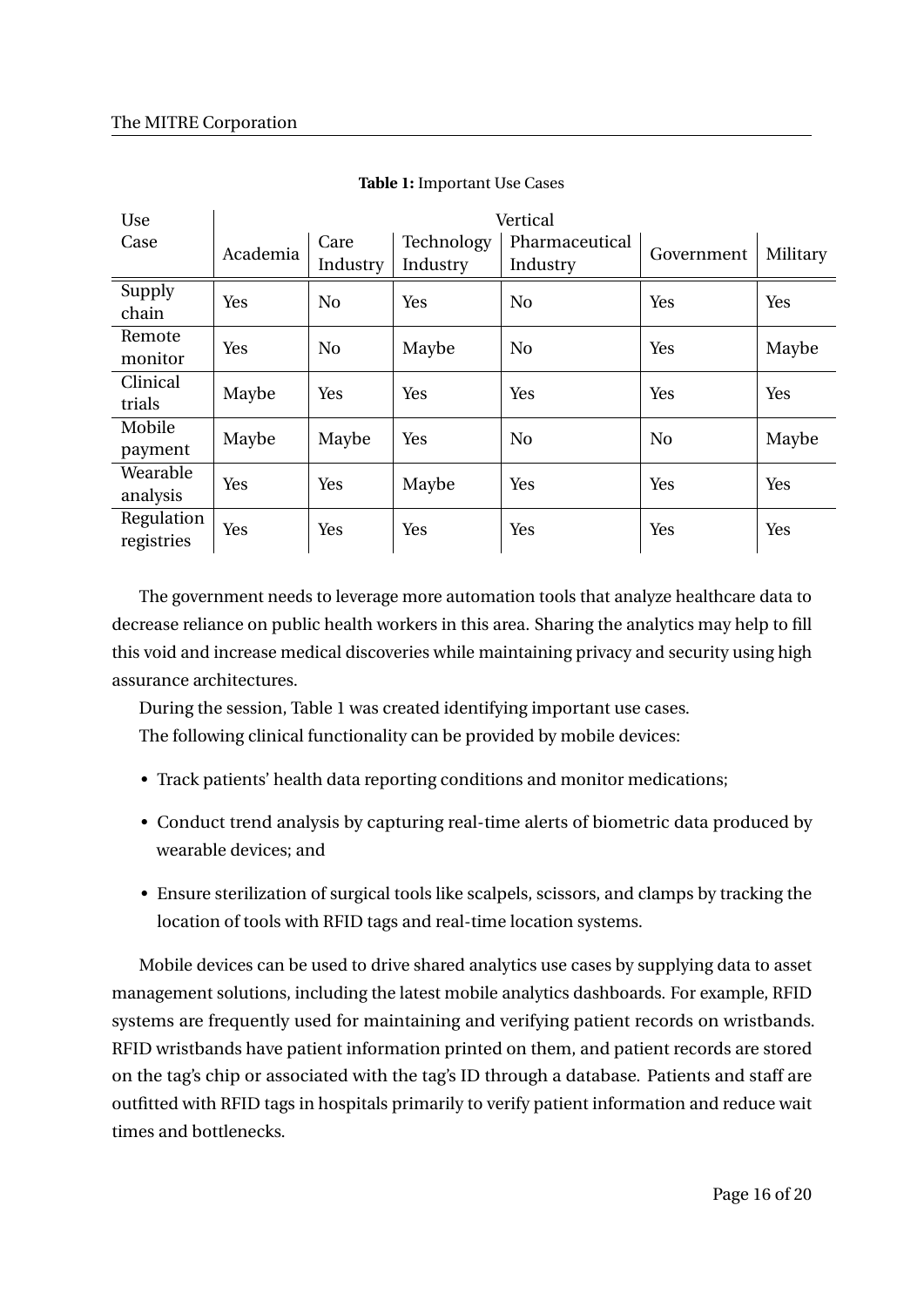## **3.5.3 Recommendations**

Mobile shared analytics can address existing privacy and security concerns, and identify new challenges such as rapid governance with analytics to support decision making.

- Privacy and Security policies for healthcare organizations must describe the conditions and acceptable uses of mobile devices that capture and store clinical information. Policies must also define the scope and applicability for sharing the information that is collected.
- Policies need to address how mobile devices are handled when the information contained becomes involved in potential cyber intrusions. Risk assessments are needed for monitoring and tracking mobile devices that contain health information as a part a patient health record. Standardizing these mechanisms for sharing analytics through an international body like IEEE will result in up front discussions of the risks for various analytic engineering activities.
- The use of mobile devices brings new regulatory, legal, and technological considerations for the management of health records, as will shared analytics.
- An estimated 81% of 2,041 physicians used personal mobile devices to access protected health information [3]. Identifying workflows via analytic sharing will open up a new ecosystem of tools for medical collaboration and services.
- Authentication on mobile devices presents a risk that any user of the device could access medical data stored on the device. Integrating identity into shared analytics standards via best practices in cyber security will be essential and identity technologies correlated with analytic workflow validation are important.
- Data stored on personal mobile devices may not always be encrypted, but ideally it should be. Health data must be properly protected, consistent with the applicable standards and law. Analytic sharing standards could not only specify the data protection requirements for a shared analytic, but also the vetting of the questions and answers that results from that data access.
- Manual tracking of assets is inefficient, time consuming and costly. The healthcare industry is becoming more invested in RFID technology and is expanding considerably in the industry. A combination of mobile devices and RFID technology allows hospitals to run more efficiently by automatically tracking locations of patients' medicines,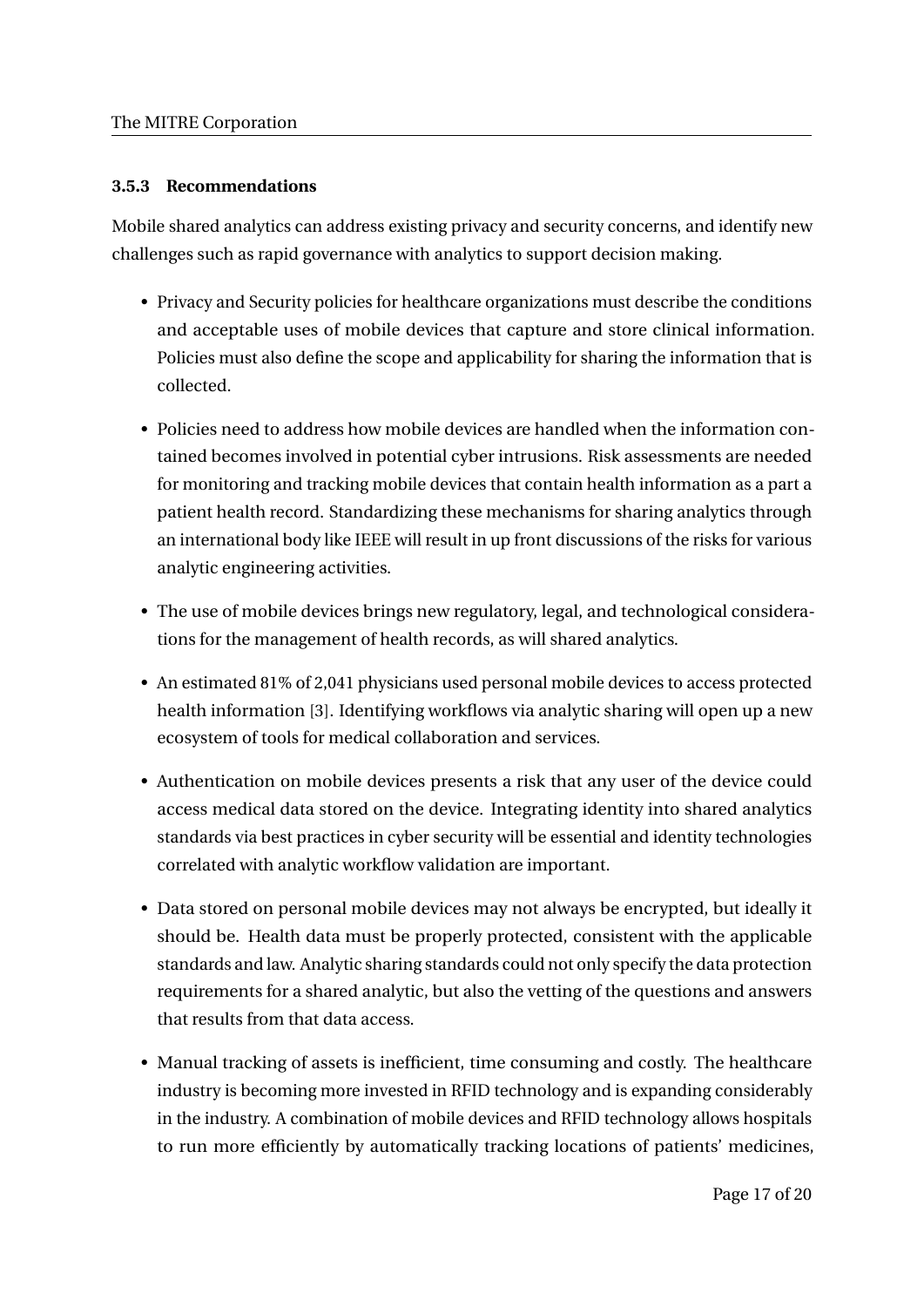surgical tools, and other objects throughout the hospital. By standardizing the means for sensor inputs to interact with shared analytics, "virtual registries" may emerge.

The October 2017 ATARC mobile shared analytics session explored important use cases to help define and drive stakeholder engagement. Building on this, the December 2017 ATARC Federal Big Data Summit [4] HealthTrac session will explore how analytic interoperability is possible via data model design.

## **4 CONCLUSIONS AND SUMMIT RECOMMENDATIONS**

As with past Federal Mobile Summits [7], the collaboration sessions discussions had a common set of themes. While the cultural barriers to adoption, rapid advancement of mobile technology and accompanying user demand for bleeding edge technology, and security remain, success stories are emerging from government adoption efforts. With continued collaboration and sharing, establishing success stories and best practices is becoming more common-place and mobile adoption is becoming easier for government agencies.

Drawing from the discussion and content generated during the collaboration sessions, MITRE and ATARC developed several key overarching recommendations:

#### *Establish faster device validation policies*

Government agency mobile device policies should be updated to take two years, as current validation policies with longer timescales inhibit the adoption of new technologies. This policy should be enacted alongside the creation of agency specific mobile security strategy to enable faster and safe adoption of new technologies.

In addition, new policies will allow for the government to leverage existing private sector technologies to enable further granularity over mobile device permission control. This will directly aid existing efforts and will facilitate better integration of new technologies.

#### *Establish a requirements-first approach to Internet of Things Devices*

IoT devices quickly iterate, and vendors are often more focused improving specific technologies rather than security implementations. Approaching IoT devices with an understanding of the security concerns at the time of acquisition will allow for security holes to be filled using existing technologies, as well as guide vendors towards more secure devices. This requirements-first approach will also inform connectivity problems faced by IoT devices and allow for a better utilization of existing and emerging IoT technologies.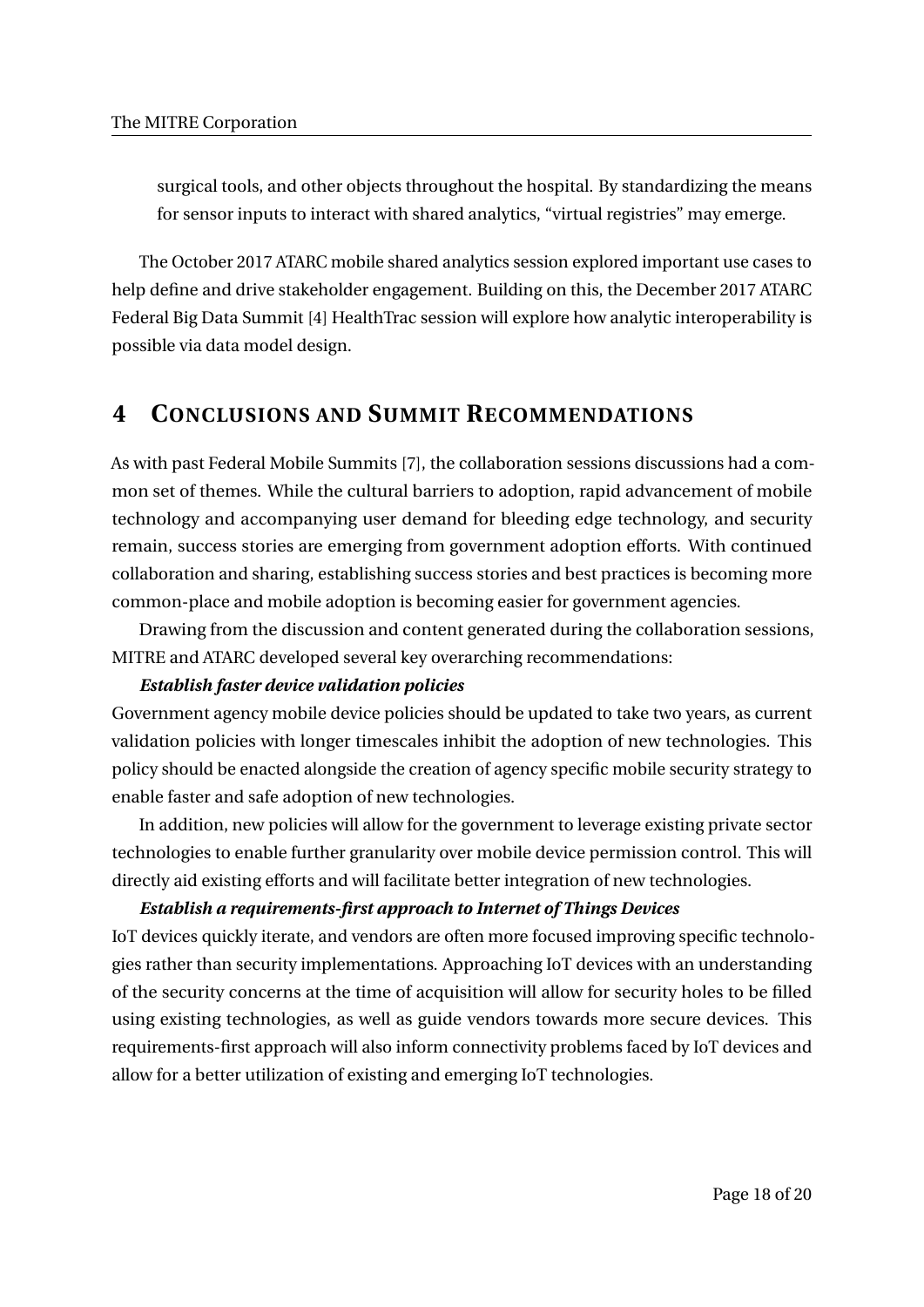## **ACKNOWLEDGMENTS**

The authors of this paper would like to thank The Advanced Technology Academic Research Center and The MITRE Corporation for their support and organization of the summit.

The authors would also like to thank the session leads and participants that helped make the collaborations and discussions possible. A full participant list is maintained and published by ATARC on the FedSummits web site $^3.$ 

©2018 The MITRE Corporation. ALL RIGHTS RESERVED. Approved for Public Release; Distribution Unlimited. Case Number 17-3231-05

## **REFERENCES**

- [1] Federal health it strategic plan: 2015-2020. Technical Report Special Publication 800-145, National Institute of Standards and Technology, 2015.
- [2] ATARC. Atarc iot innovation lab. https://www.atarc.org/working-groups/iot/ november-2015/, 2015.
- [3] C. Barrett. Healthcare Providers May Violate HIPAA by Using Mobile Devices to Communicate with Patients. *ABA Health eSource*, 8(2), 2011.
- [4] J. F. Brunelle, R. Campbell, R. Eng, C. Harvey, A. Tall, H. Vafaie, A. Verma, T. Harvey, and T. Suder. December 2017 federal big data summit report. Technical report, The MITRE Corporation; The Advanced Technology Academic Research Center, 2018.
- [5] Federal Network Resilience. Trusted Internet Connections (TIC) Reference Architecture Document Version 2.0. Technical report, Department of Homeland Security, 2013.
- [6] P. A. Grassi, M. E. Garcia, and J. L. Fenton. NIST Special Publication 800-63, Digital Identity Guidelines. Technical Report Special Publication 800-63-3, National Institute of Standards and Technology, 2017.
- [7] T. Harvey, T. Suder, M. Peck, G. Seth, M. Russell, P. Benito, and M. Collins. August 2015 federal mobile computing summit collaboration session summary. Technical report, The MITRE Corporation; The Advanced Technology Academic Research Center, 2016.

 $3$ http://www.fedsummits.com/mobile/